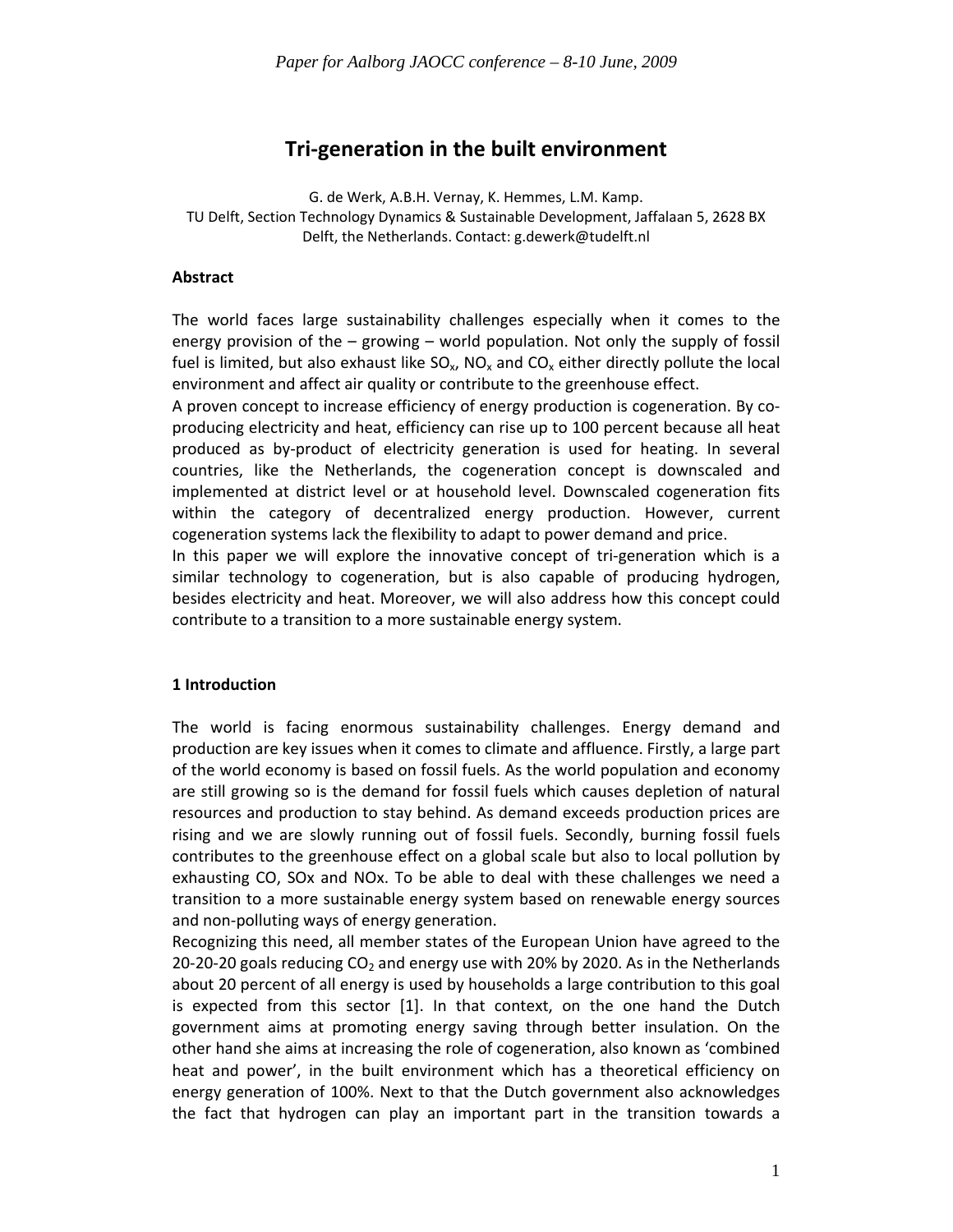sustainable energy system [2]. Two main potential future roles are assigned to this clean energy carrier. Firstly, it can be used as an energy storage medium and facilitate the integration of inconsistent energy sources (such as wind or solar) into the grid. Secondly, hydrogen can be applied in the transport sector to contribute to the transition towards sustainable mobility [2]. However, before this can happen, a number of challenges have to be overcome. This includes improvements in the technical and economic performance of fuel cells and the development of a hydrogen infrastructure.

This paper will shortly elaborate on the different principles of cogeneration and their advantages and disadvantages. Then, a new concept of energy generation will be introduced which is based on high temperature internal reforming fuel cell being tri‐ generation. Afther that we will explain how this new concept could be applied in the built environment and how it could be a stepping stone towards a hydrogen based economy.

The main question of this paper is:

*Is tri‐generation a good option to increase sustainability of the Dutch energy system in terms of efficiency, feasibility and suitability?*

#### **2 Principles of cogeneration and efficiencies**

The advantage of cogeneration is that it produces electricity and heat at the same time whereas all heat that is produced in conventional power plants is wasted or cooled away – which even requires more energy. Conventional electricity production reaches an average efficiency in the Netherlands of about 42% [3]. A high efficiency boiler has an efficiency of up to 100%. Therefore, in order to improve sustainability the main challenge is not to increase efficiency but to reduce exergy loss. Cogeneration can theoretically increase efficiency of energy generation with up to 60%. Heat has a very low exergy value whereas fossil fuel has the highest value possible. Thus, in order to reduce exergy loss the heat that is used in households should not be produced from a primary source (like natural gas) but from waste heat, which is the main principle of cogeneration. This means that out of 100 units of fuel 40 units of power and 60 units of heat are produced (presumed that the cogeneration unit has an electricity efficiency of 40%). In the conventional situation 60 units of heat (presumed efficiency 100%) and 100 units of electricity are needed to produce the same amount of energy (presumed efficiency 40%). So, by using cogeneration 100 units of fuel are needed instead of the 160 units in the conventional situation to produce the same amount of energy. An additional advantage of this system is that households only need one system to produce heat and electricity. Thus, theoretically cogeneration can improve the efficiency of the energy system enormously.

#### **Cogeneration: categories and technologies**

Three categories of cogeneration can be distinguished: micro (up to 5 kW), mini (up to 100 kW) and macro (more than 100 kW). On average a Dutch household uses 1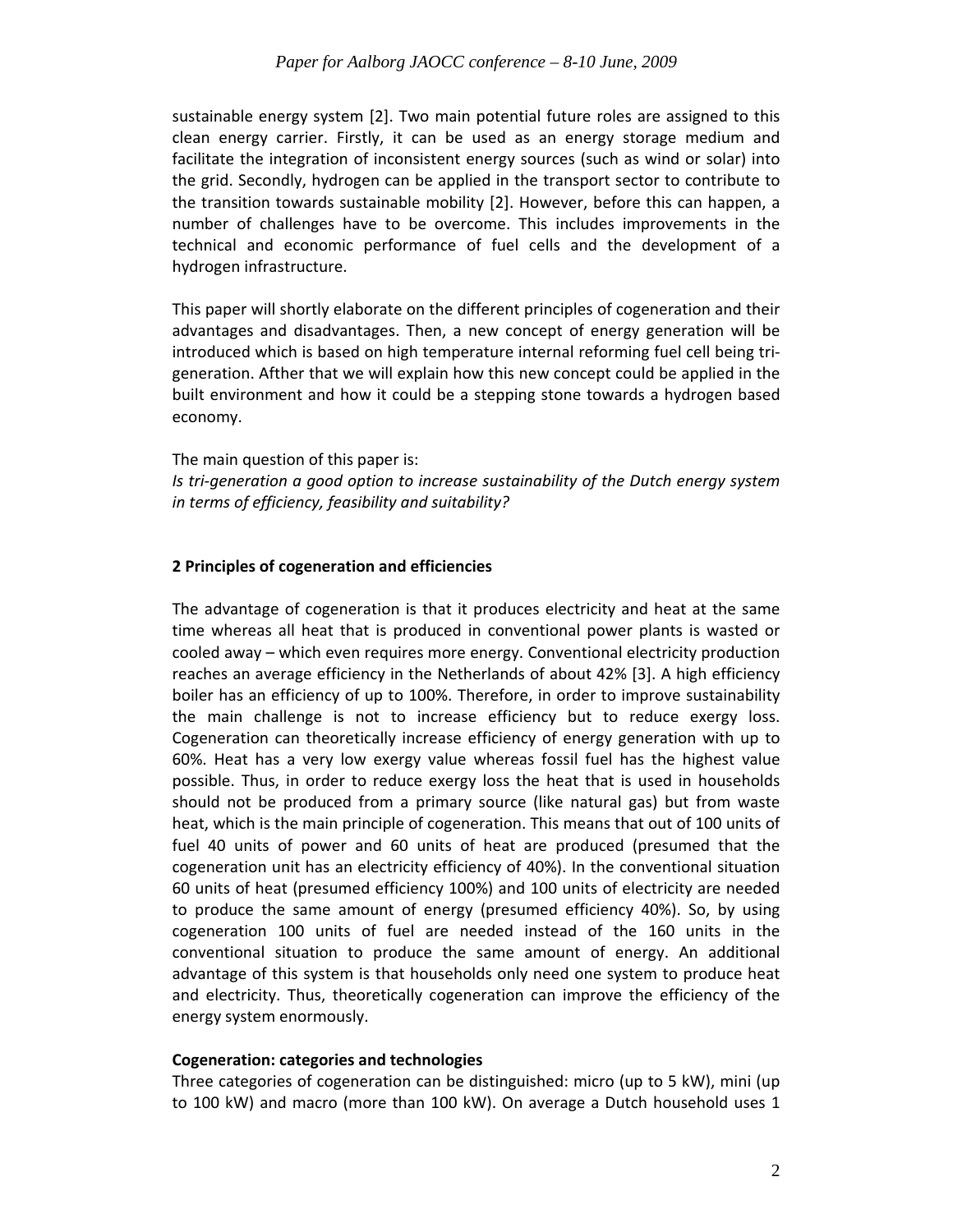kW so macro systems can produce enough power for about 100 households. For domestic application four technologies are available to generate energy: the Stirling engine, the piston engine, the gas turbine and fuel cells. Currently most market developments in the Netherlands are aimed at production and demonstration of the Stirling engine [4], which is not the most efficient technology considering electricity generation – as can be found in table 1.

|                    | Efficiency (%) |           |           |        | <b>Emission</b>        | <b>Readiness for Market</b>  |
|--------------------|----------------|-----------|-----------|--------|------------------------|------------------------------|
|                    | <b>Scale</b>   | Heat      | Electr.   | Total  | NO <sub>x</sub> (g/GJ) |                              |
| <b>Stirling</b>    | Mini           | 80-90     | $10 - 25$ | 90-100 | n/a                    | $\qquad \qquad \blacksquare$ |
|                    | Micro          | 75-90     | $8 - 25$  | 90-100 | 8                      | 0                            |
| Piston             | Mini           | 50-60     | $25 - 35$ | 85-95  | < 140                  | $^{++}$                      |
|                    | Micro          | 70-75     | $20 - 25$ | 90-95  | 80-110                 | $\ddot{}$                    |
| <b>Gas turbine</b> | Mini           | 40-60     | $20 - 43$ | 60-80  | 40-60                  | $++$                         |
|                    | Micro          | 50-60     | 23-33     | 60-80  | $10 - 20$              | $++$                         |
| <b>Fuel cells</b>  | Mini           | $25 - 50$ | 30-70     | 85-90  | $\leq 1$               | 0                            |
|                    | Micro          | 45-70     | $35 - 45$ | 85-100 | $\leq 1$               | -                            |

**Table 1:** Overview of technological sustainability potential of different micro and mini-cogeneration technologies [1]

Legend for readiness for market introduction (readiness market):

Not ready but technology is under development or market is not really interested

**0 Technology not ready, but research is done or demonstration projects are running** 

**+** Technology on the market but not commercially or in the Netherlands

**++**  Technology commercially available in the Netherlands

Co‐production of heat and electricity is the main advantage but also the main disadvantage of cogeneration. For energetic gains to be maximized no energy should be wasted at all. This implies that cogeneration systems should always be heat‐ demand driven. It also implies that if no heat is needed, the system cannot be used and households will be dependent on the central electricity grid with its low efficiencies.

The situation is not necessarily more positive if cogeneration systems are used to meet the entire energy demand of households. Because when electricity demand exceeds heat demand, surplus heat is wasted (except if proper heat storage is installed) and the total energy efficiency of the system will decrease enormously, due to the low electric efficiency of micro‐cogeneration.

Interestingly, both heat and electricity demand fluctuates on a daily and seasonal basis. However, on the one hand peaks of heat and electricity demand in households do not necessarily take place simultaneously. Moreover, on the other hand, in summer electricity demand remains the same or even increases due to demand for air conditioning while heat demand is low because there is only demand for domestic hot water.

Higher efficiency mini‐cogeneration systems can only solve part of the problem as the seasonal demand gap remains. So, cogeneration is a valuable concept but mainly in cases of high (domestic) heat demand throughout the year. This is why in the next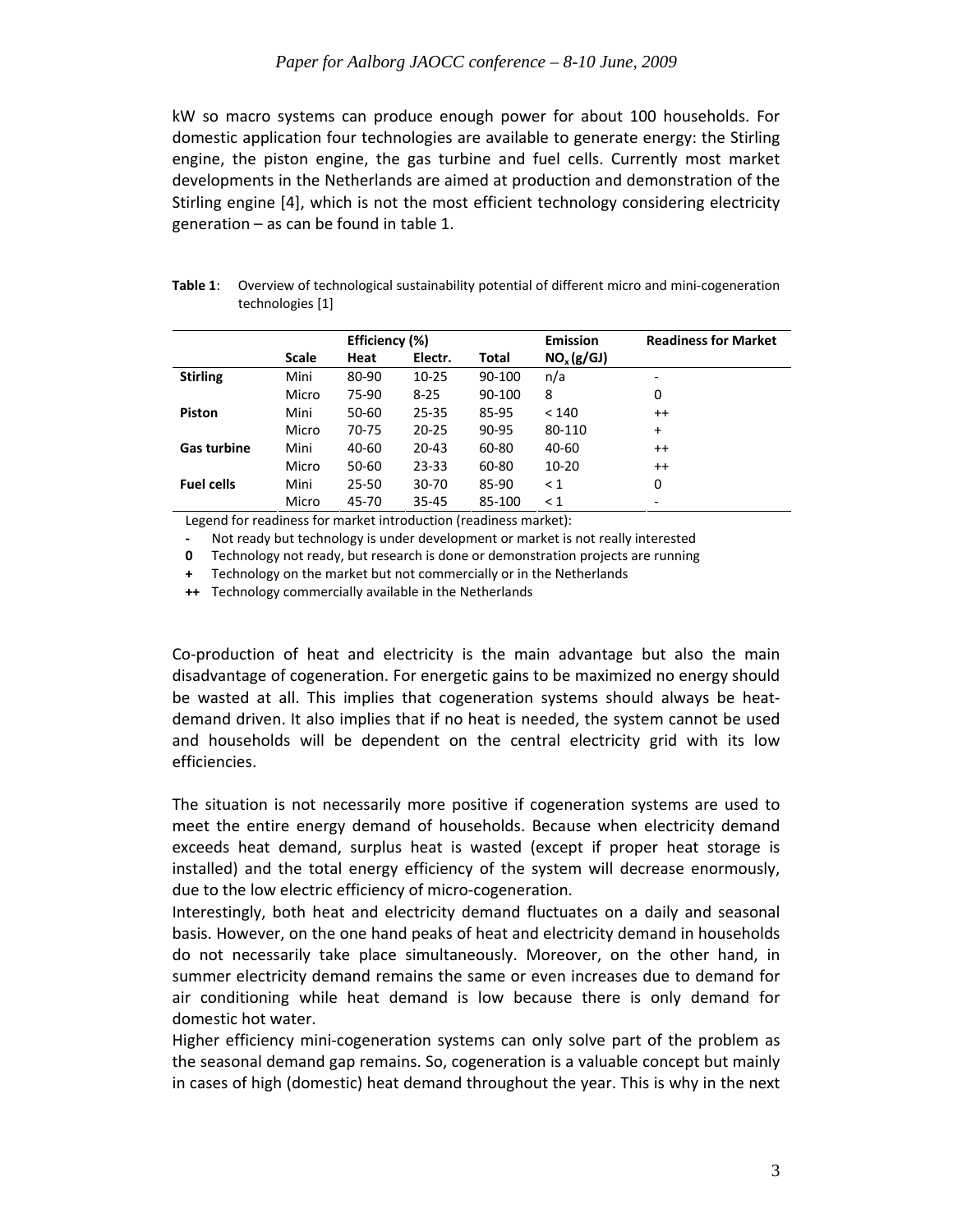chapter a new concept is introduced which has lower heat production, higher (exergetic) efficiencies and more flexibility than cogeneration: tri‐generation.

## **3 The concept and potential of tri‐generation**

The concept of tri‐generation goes one step further than cogeneration. Using a high temperature internal reforming fuel cell it produces combined generation of three different products electricity, hydrogen and heat. When producing hydrogen together with electricity, less heat is generated. As such two products with a high exergetic content, namely electricity and hydrogen, are generated and the exergetic efficiency of the system increases.

As explained previously, a number of technologies can be used in combined heat and power application. Among them are high temperature internal reforming fuel cells (HT‐IR fuel cells) such as solid oxide fuel cells or molten carbonate fuel cells. In the following sections, we will first describe how HT-IR fuel cells can be used in trigeneration systems. Next we will describe how the concept could be applied in the built environment.

#### **HT‐IR fuel cell as tri‐generation: a technological perspective**

Tri‐generation systems are an extension of combined heat and power units in the sense that besides electric power and heat, a third product can be produced. New developments in the area of HT‐IR fuel cells allow production of hydrogen as a third product, whereas in the conventional situation hydrogen is only used as a input for the system and not produced as an output.

The main characteristics of these fuel cells are that they run directly on natural gas which they can convert internally into hydrogen. This takes place by so-called steam methane reforming, an endothermic reaction. The hydrogen produced is then used by the fuel cell for its internal consumption in electrochemical reactions under the production of electric power and heat. Part of that heat is effectively used for the endothermic reforming reaction thereby minimizing waste heat and increasing overall efficiency.

Moreover, recently it was discovered that by decreasing electric power output or increasing natural gas input, the exhaust gas of the fuel cell still contains significant amounts of hydrogen which essentially is reformed natural gas. The hydrogen can be separated from this off-gas as done in conventional hydrogen production by steam methane reforming of natural gas for instance in oil refineries. An interesting beneficial side effect for the fuel cell is that apart from the already mentioned efficient use of waste heat inside the fuel cell, the fuel cell also becomes more efficient because significant amounts of hydrogen exit the fuel cell. In conventional application of fuel cells, the hydrogen content is decreased to a minimum by internal consumption in the fuel cell. This means that at the output side of a fuel cell only a low fuel concentration is available. This leads to the so-called Nernst loss constituting about 50% of all the losses in the fuel cell. By producing hydrogen this Nernst loss is minimized [5].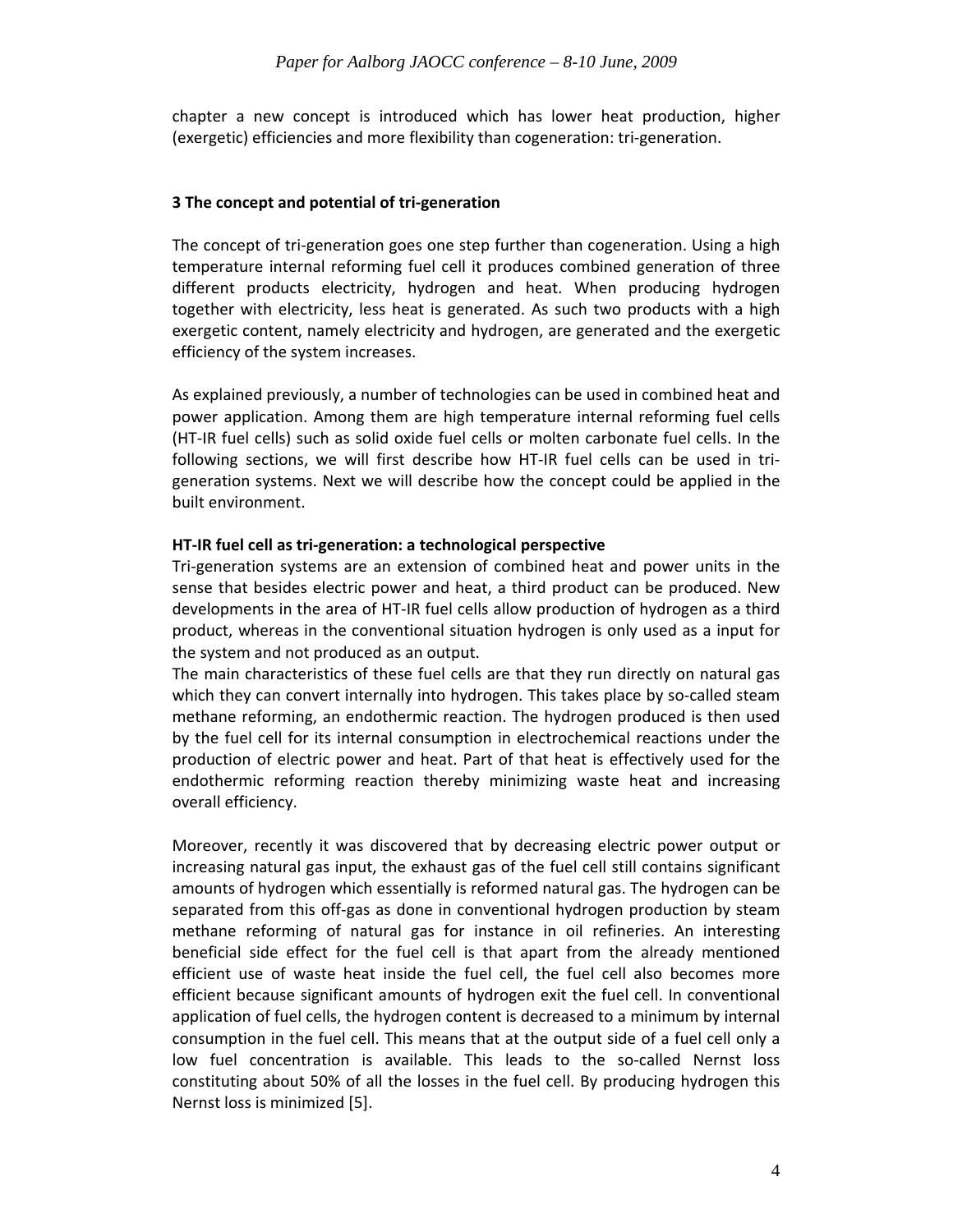Therefore, overall system efficiency for the production of hydrogen and electric power can reach 90%. Note that this is excluding heat as often done in combined heat and power efficiency definitions. So, it should be compared to the Electrical Efficiency column in table 1. Of course, to reach this high efficiency the concept can only be applied if there is a (nearby) market for hydrogen. In this paper we assume the development of local hydrogen filling stations for the transport sector.

Besides its high efficiency the system also allows for very flexible supply of energy provision. First, the system can be switched from conventional operation as a combined heat and power unit, to the above described tri‐generation system. Besides, the ratios between electricity, heat and hydrogen production can be varied within certain technical limits. Simulations have also shown that by combining hydrogen production and efficient internal use of waste heat, the fuel cell can be operated at double power density. This results in the production of twice the amount of electric power compared to conventional operation and with on top of that an equivalent amount of energy per time unit in the form of hydrogen. Thereby the valuable output of the fuel cell system can be increased by a factor of four [5].

To summarize, HT‐IR fuel cells can be operated in tri‐generation mode, increasing the system's efficiency. Moreover, they can do so in a flexible way. In the following section, we will describe how this flexibility could be applied in the built environment.

## **4 Tri‐generation in the built environment**

The flexibility of the fuel cell in tri‐generation mode can be used to adapt heat production to the dynamic local heat demand as described in chapter 2. This fuel cell system could supply a domestic area of a few hundred houses with electricity and heat. At the same time it can provide a sufficient and steadily growing amount of hydrogen for the assumed growing number of fuel cell vehicles owned by the inhabitants in this living area. Hydrogen could be produced in times of low heat demand, increasing potential profit and thus overall economic feasibility.

At this moment it is not clear whether hydrogen vehicles will be standard in the future. In the case electric vehicles will rule the market the tri-generation can supply electric power to a fast charging station for battery electric vehicles. So, tri‐ generation systems can power all potential transport scenarios.

In previous projects we have studied the flexible co production of hydrogen and power by internal reforming fuel cells [5, 6]. Also the use of this concept to compensate for fluctuations in the production of electricity by wind turbines in the so-called Superwind project was studied [7]. The concept of hydrogen production from this type of fuel cell is relatively new, while also the market for conventional CHP use of fuel cells is still under development.

In short, new technology based on fuel cells is being developed capable of producing hydrogen power and heat in varying and flexible amounts at very high efficiency adapted to a specific demand that usually fluctuates in time.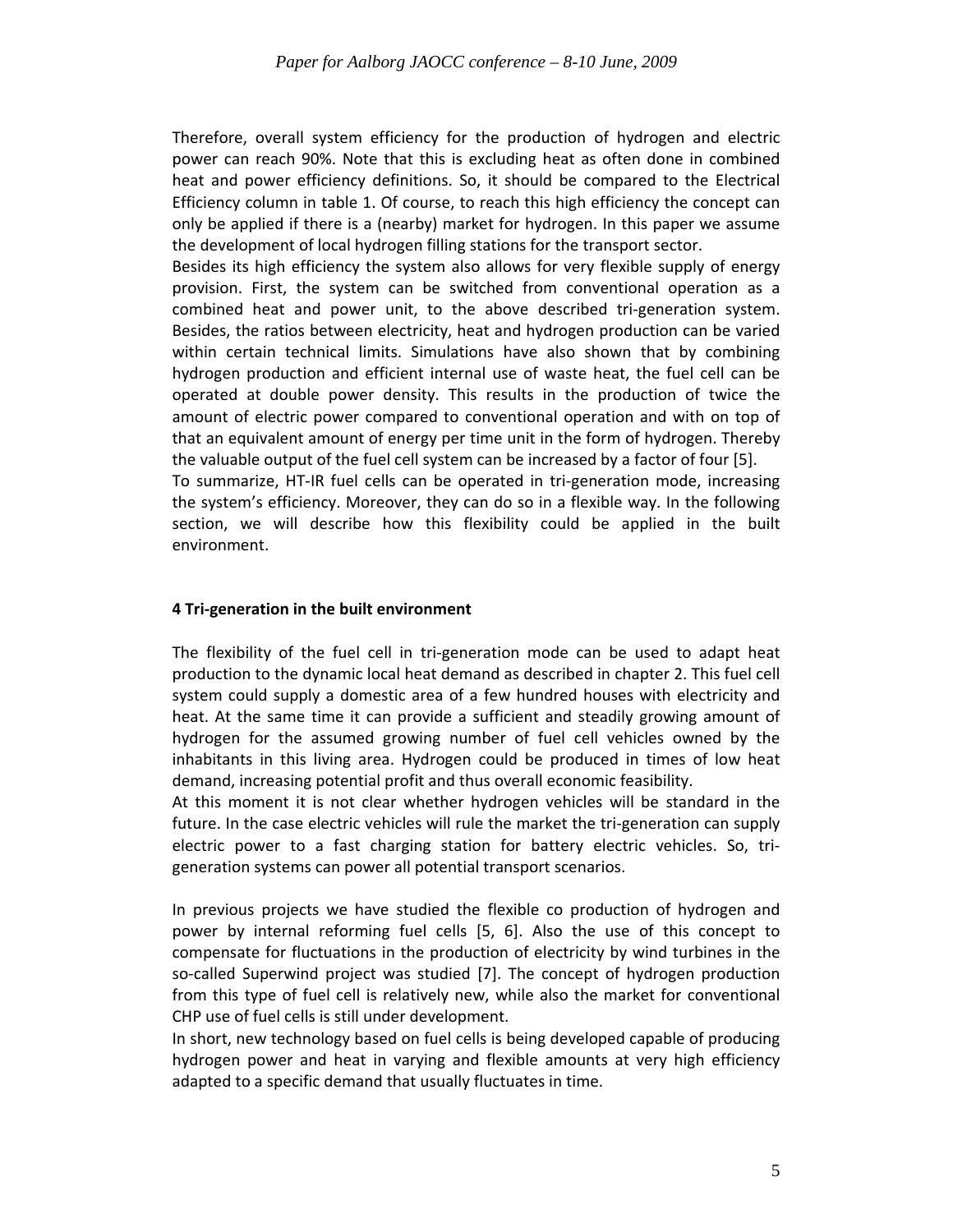## **5 Potential contribution to a transition to more sustainable energy systems**

In the sections above we have argued that tri-generation as a niche technology that is still in the very early phases of development can compete with cogeneration in technical terms. The system's electric efficiency is higher, heat losses are lower and flexibility is higher, which makes it better suitable for implementation in the built environment with its varying heat demand. Furthermore, the ratio of electricity versus heat production is higher, which also makes the system more suitable for the built environment with its declining heat demand because of for example better insulation.

Besides these advantages, the system could be very useful in the energy transition of both the domestic and the transport sector as tri‐generation is a very efficient means to produce hydrogen and electricity on a local level. In order to speed up this transition off, several aspects are important. Recent research has stressed the importance of aspects like raising expectations [8], decreasing uncertainties for actors involved [9] market formation (see e.g. [10]) and stimulating learning processes [11],[12].

When it comes to market formation in the energy transition the chicken-and-egg problem in the development of hydrogen infrastructure or fuel cell vehicles is an important obstacle. Fuel cell vehicles are not developed in large numbers because there is no hydrogen infrastructure. Accordingly no hydrogen infrastructure is implemented because only very small numbers of fuel cell vehicles are on the market. As tri‐generation can produce hydrogen as a by‐product of electricity and heat production it can be used in the transition towards the hydrogen economy. It can produce the relatively low quantities of hydrogen that are needed then in order to stimulate the market for fuel cell vehicles.

Other obstacles for a larger production of fuel cell vehicles are the low efficiency of (small scale decentralized) hydrogen production for fuel cell vehicles and the high price of fuel cells, mainly caused by the small market. Also here, tri‐generation can play an important role by enlarging the market for fuel cells and therefore decreasing the price.

Local production of hydrogen at high efficiency enables the development of fuel cell vehicles without the need for a large‐scale hydrogen infrastructure in the form of pipelines. The high efficiency is in fact obtained because the hydrogen is more or less produced out of waste heat of the fuel cell in electric power production. The fuel cell can be fuelled by almost any mixture of natural gas and locally produced biogas depending on price and availability. However, when mixing biogas the operation of the system becomes more complex and requires detailed information about the demand for hydrogen, electricity and heat throughout the complete day.

The two key words describing the concepts are flexibility and high efficiency. The outputs of the fuel cell in terms of absolute and relative quantities can be adjusted within certain technical limits to meet the fluctuating demand for heat, power and hydrogen. The produced hydrogen can be fed to a local gas station possibly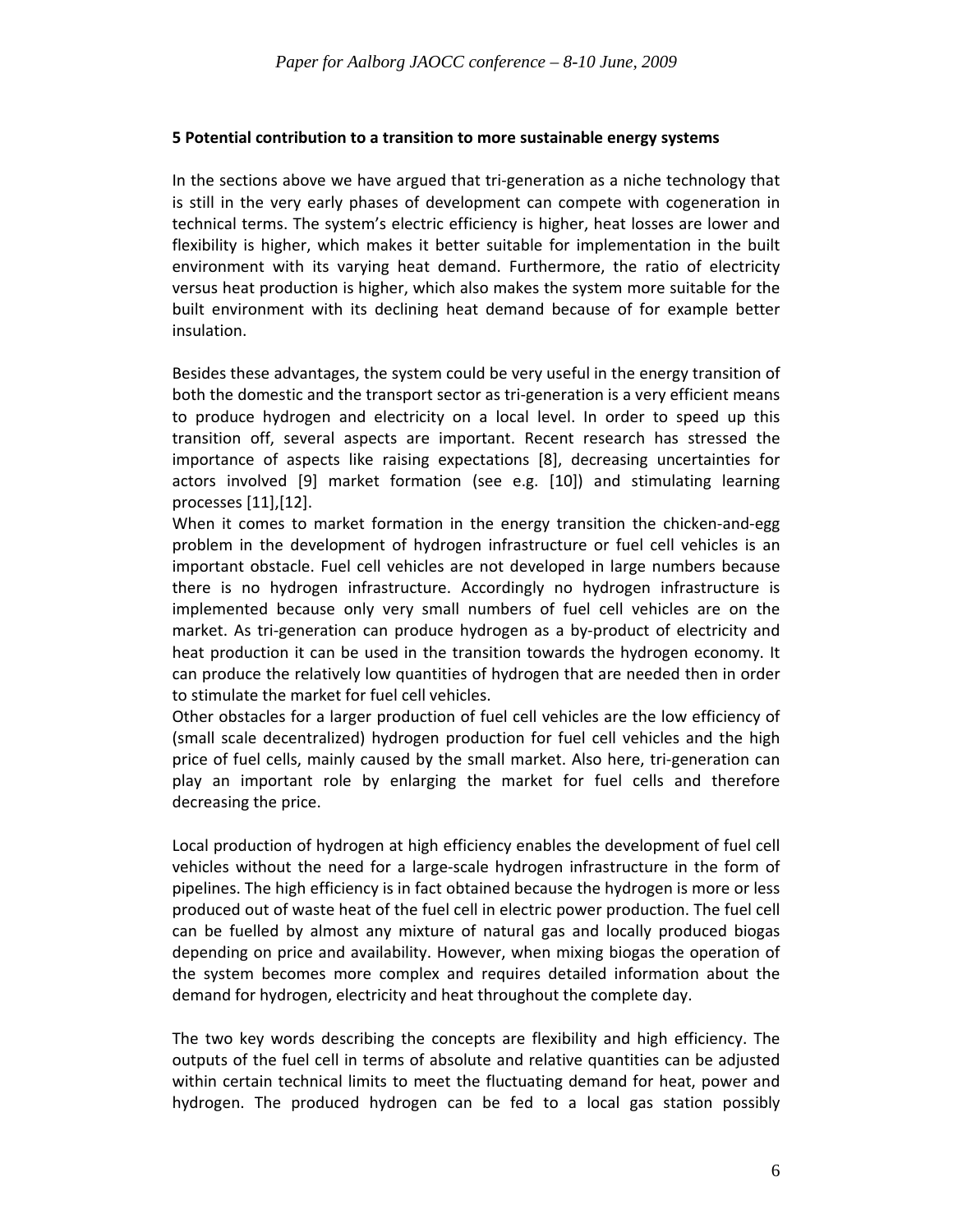equipped with a small hydrogen storage facility to supply hydrogen for a growing number of fuel cell vehicles. In case fuel cell vehicle development does not take place the installation can still produce economic valuable goods (power and heat) thus decreasing investment risk. Next to that it could supply the already existing (industrial)\_market with hydrogen.

These aspects combined show that tri‐generation can play an important role in the take‐off phase of the transition to an energy system based on hydrogen with relatively low economic risks. This can increase expectations [8]and reduce uncertainty for investors and other actors [9] setting in motion so‐called 'motors of change', virtuous cycles in the innovation system [13].

## **6 Tri‐generation today: markets and developers**

The most advanced internal reforming fuel cell that is commercially produced is the so-called hot module by CFC solutions (Germany) in co-operation with Fuel Cell Energy (USA). The most recent type can deliver 300 kilowatt of power using natural gas or biogas as inputs or a mixture of the two. The concept of hydrogen production from the fuel cell however is only explored in the USA by Fuel Cell Energy in cooperation with the large gas company Air Products that takes care of the gas separation and cleaning of the hydrogen and the supply of hydrogen to a fueling station.

In Europe CFC solutions follow a different strategy for their company: they presently focus on conventional combined heat and power applications for their fuel cell, preferably fed with biogas.

As long as the market for (decentralized) hydrogen has not developed, the tri‐ generation concept can only be used as a familiar combined heat and power installation. Therefore it has to compete with conventional combined heat and power technology. This is difficult because fuel cell technology is still more expensive. Next to that for some types endurance is a problem while for other types the technology is less mature and the capacity per unit is limited.

If a market for hydrogen is developing the market opportunities for internal reforming fuel cells (in tri‐generation applications) will grow and subsequently prices will be lowered. This enables a growing demand also in conventional combined heat and power applications for these fuel cells. Therefore the tri‐generation concept could also help to solve the chicken and egg problem between the price of fuel cells and number of fuel cells sold.

## **7 Conclusion**

The current energy system is rather inefficient. In electricity generation a lot of waste heat is created while at the same time in other places primary fossil fuels are used to generate heat which involves enormous exergy losses.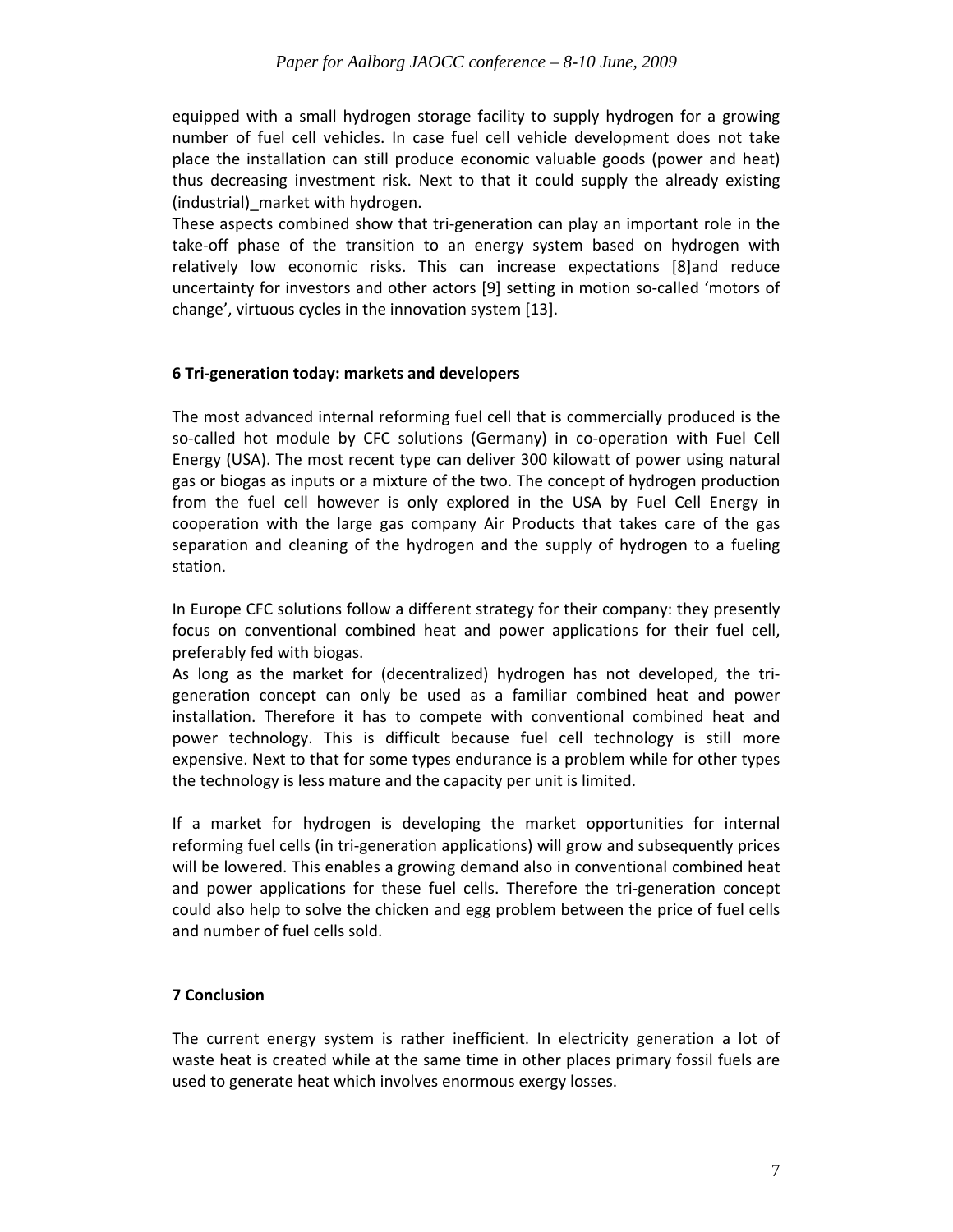One way to increase efficiency of the system is by using waste heat by the implementation of cogeneration systems. Unfortunately cogeneration is heatdemand driven. This causes cogeneration to only solve part of the problem as on the one hand total heat demand of households is decreasing and on the other hand in summer domestic heat demand is limited to the use of hot tap water.

In this paper, a new concept being tri‐generation based on high‐ temperature internal reforming fuel cells is presented that can theoretically solve these problems. Part of the waste heat generated by the fuel cell during the production of electricity can be converted into hydrogen. This introduces flexiblility and makes the system more efficient in terms of exergy as well as energy efficiency.

First of all it can produce hydrogen and electricity with an efficiency of up to 90% which implies a large exergy gain even compared to cogeneration. Secondly, the system can be adjusted to the dynamic local demand since the amount of electricity, heat and hydrogen produced can be varied. Even the electric power production from the same installation can be doubled and the total output capacity of the system in terms of hydrogen and electricity can increase up to four times compared to its standard electric power production. Thirdly, it provides local production of hydrogen on demand, which makes a complete hydrogen infrastructure unnecessary. This solves the chicken and egg problem in the development of fuel cell vehicles and hydrogen filling stations.

Finally, installation of the tri‐generation system creates a market for fuel cells thus accelerating its development and application in other areas. So, we can conclude that tri-generation is an interesting option to implement in the built environment and that it can contribute to the transition towards a more sustainable energy and transport system.